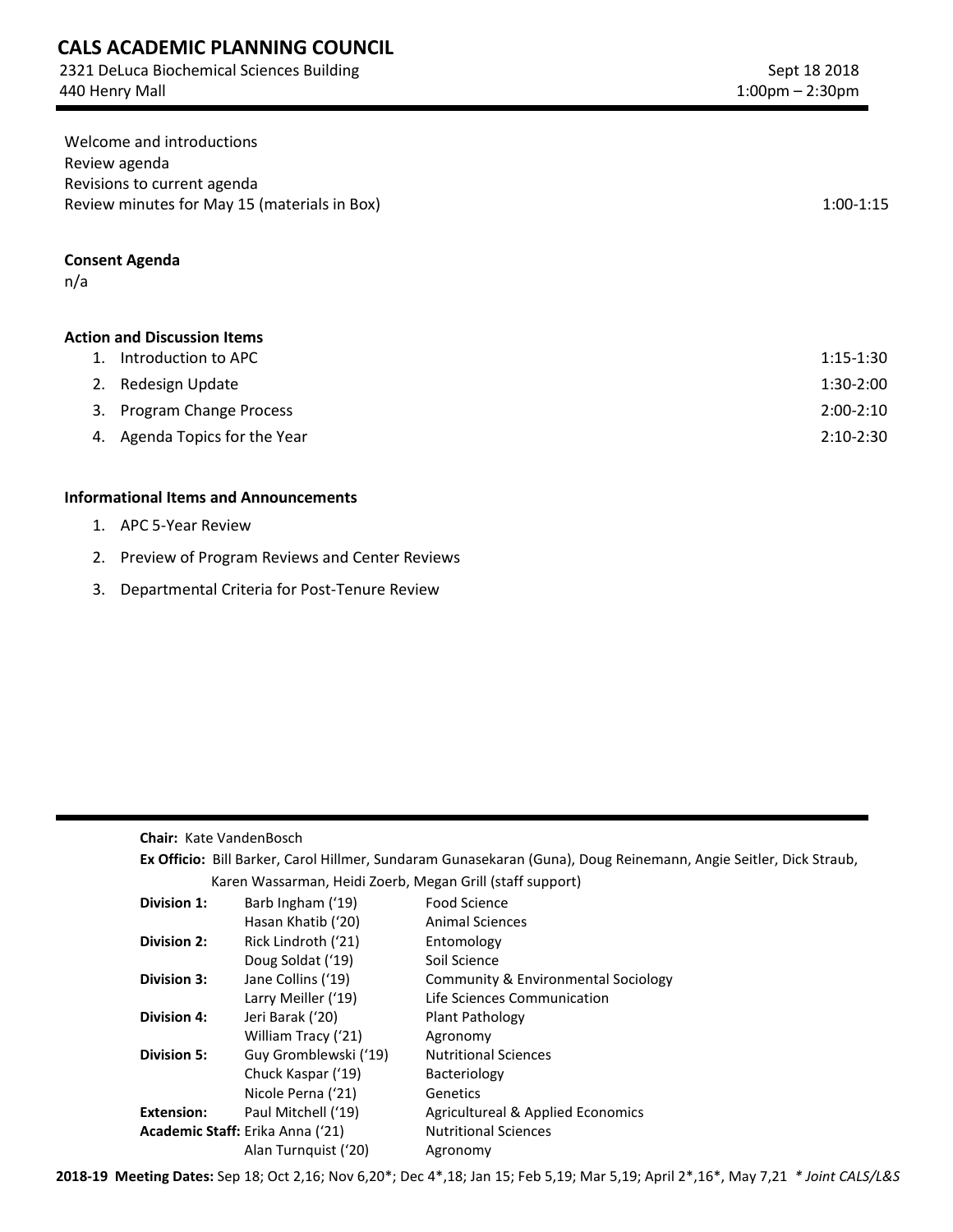# **AN INTRODUCTION TO THE CALS ACADEMIC PLANNING COUNCIL**

August 2016 – Sarah Pfatteicher, Associate Dean for Academic Affairs

The system of Academic Planning Councils across the UW-Madison campus serves as the primary shared governance backbone for many decisions and policies at the university. Because of this, it is important to understand the full role of APCs and how they operate and interact with other groups.

Academic Planning Councils were first mandated in Faculty Policies and Procedures (FP&P) in the 1990s, in an effort to align governance procedures campus-wide. Each school and college was charged with developing an Academic Planning Council (APC), and a University Academic Planning Council (UAPC) would serve at the campus level. FP&P established the system of APCs, defined their basic purpose, and outlined some minimum expectations (including periodic self-studies), but left much of the specific membership structure to the schools and colleges.<sup>[1](#page-1-0)</sup> The most recent review of the CALS APC recommended changes to our council's membership, which were approved by a vote of the college faculty, and were implemented for the first time in the [2](#page-1-1)015-16 academic year.<sup>2</sup> The current membership structure and members list appears on the CALS APC website at [http://apc.cals.wisc.edu/members/.](http://apc.cals.wisc.edu/members/)

It is important to remember that members are elected or appointed not to advocate for an individual department or unit, but to represent a segment of the college in deliberations that seek to serve the best interests of the college as a whole, as well as the health of the university in which we function. Members are thus encouraged to communicate frequently with colleagues in the areas they represent, and to "check departmental hats at the door."

The APCs were designed to advise the dean on "programs and budgetary planning" including the review and approval of academic programs. But most, if not all schools/colleges, kept their curriculum committees as well, which operate in coordination with the University Curriculum Committee.<sup>[3](#page-1-2)</sup> The division of labor is not always sharply defined, but in broad terms, APCs handle program-level issues: degrees, majors, and certificates – proposals for new ones, reviews of and changes to existing ones, and the like. Curriculum committees by contrast generally focus on course-level proposals and questions, though there is plenty of grey area between issues properly dealt with by the CALS APC versus the CALS Curriculum Committee (to say nothing of other committees, such as the Scholastic Policies and Actions Committee, the Research Advisory Council, and so forth). Not infrequently, both the Curriculum Committee and the APC will be asked to weigh in on a decision. For example, another college proposes a new major that bears some disciplinary connection to an existing program in CALS, and that seeks to draw on CALS course offerings. The CALS Curriculum Committee will be asked to provide comments to the APC based on their familiarity with course-level issues, but APC is the governance body that must respond to the request.

<span id="page-1-0"></span> $1 \frac{\text{https://secfac.wisc.edu/governance/faculty-legislation/fpp-ch } 3/#3.01$ . (School/College APCs) and https://secfac.wisc.edu/governance/faculty-legislation/6-52-university-academic-planning-council/(University APC)

<span id="page-1-1"></span><sup>&</sup>lt;sup>2</sup> The 2013-14 CALS APC Self-Study Review is posted a[t https://apc.cals.wisc.edu/files/2014/02/2013-14APCSelfStudyReportRevised2.pdf.](https://apc.cals.wisc.edu/files/2014/02/2013-14APCSelfStudyReportRevised2.pdf)

<span id="page-1-2"></span><sup>3</sup> [https://secfac.wisc.edu/governance/faculty-legislation/6-53-university-curriculum-committee/.](https://secfac.wisc.edu/governance/faculty-legislation/6-53-university-curriculum-committee/) (University Curriculum Committee)